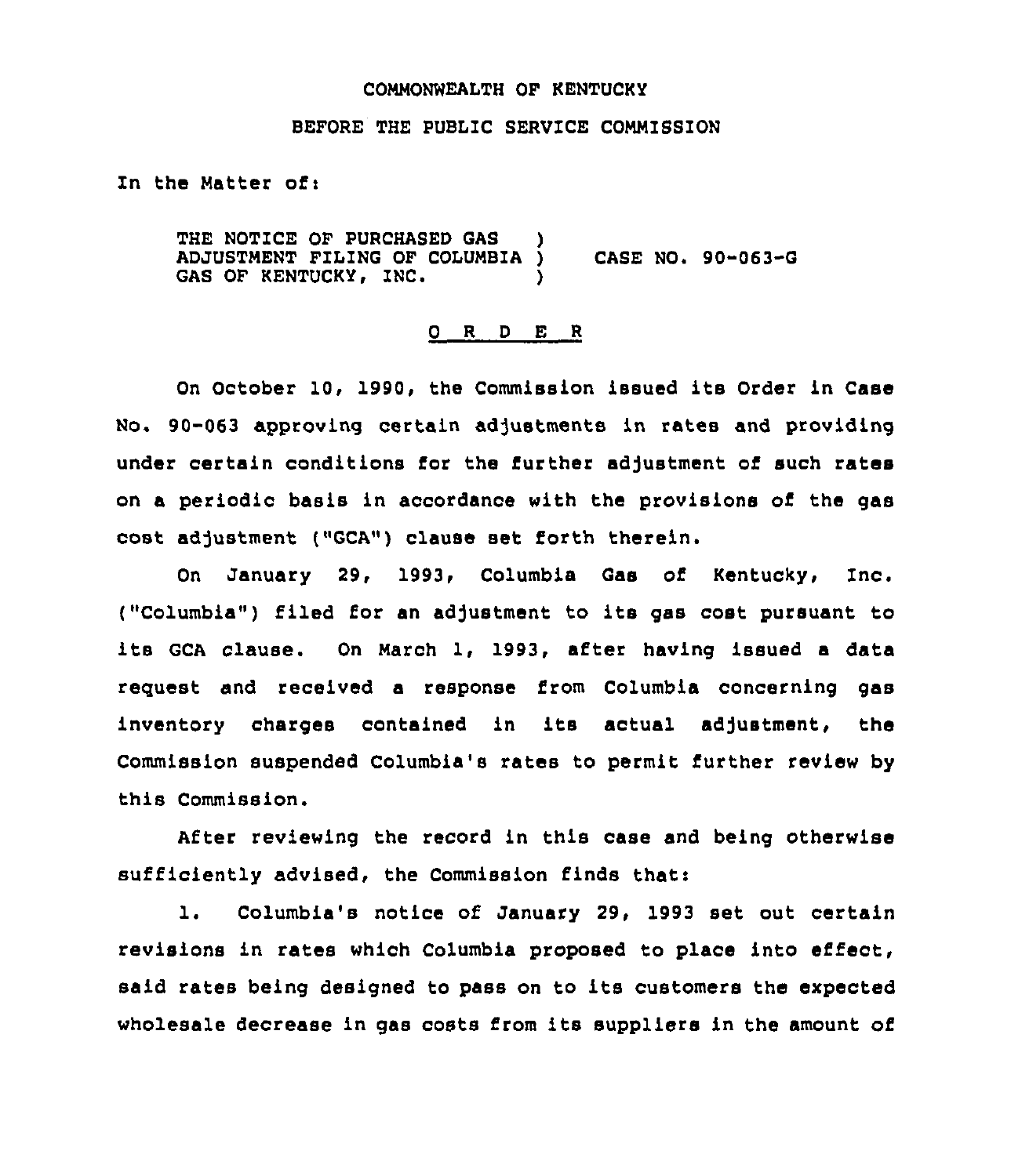29.54 cents per Mcf excluding take-or-pay billings. Columbia's expected gas cost for the semi-annual period is 63.8347.

2. Columbia's notice set out a fixed charge recovery rata of 2.44 cents per Mcf to recover pipeline contract reformation and take-or-pay charges from its customers.

3. Columbia's notice set out an actual adjustment in the amount of (B.78) cents per Ncf, which is a combination of its previously approved actual adjustment of (13.51) and a newly proposed component of 4,73 cents per Ncf. This new actual adjustment component is calculated to recover gas inventory charges ("GXCs") from Columbia Gas Transmission ("Transmission" ) in the amount of 6247,944. Supporting documentation and explanation supplied on February 16. 1993 and on March 22, 1993 in response to Commission Orders show that on a month-to-month basis over the 12 month period ended October 31, 1992 Transmission's prices have, in all but one instance, exceeded spot prices by more than the 35 cent GIC, making Columbia's spot market purchasing decisions a reasonable choice. The Commission finds Columbia's incurrence of GICs to be reasonable and their inclusion in the actual adjustment should be approved. The Commission finds, however, that Columbia's proposal to collect the GIC billing over the remaining 6 months of the actual adjustment to be too burdensome on its customers in this case. The 6-month proposed recovery period with its corresponding 5,238,000 Mcf estimated sales volumes is greatly disproportionate to the historical 12 month level of sales volumes of  $17,324,871$  Mcf for the 12 months ended December 31, 1992. Columbia's required

 $-2-$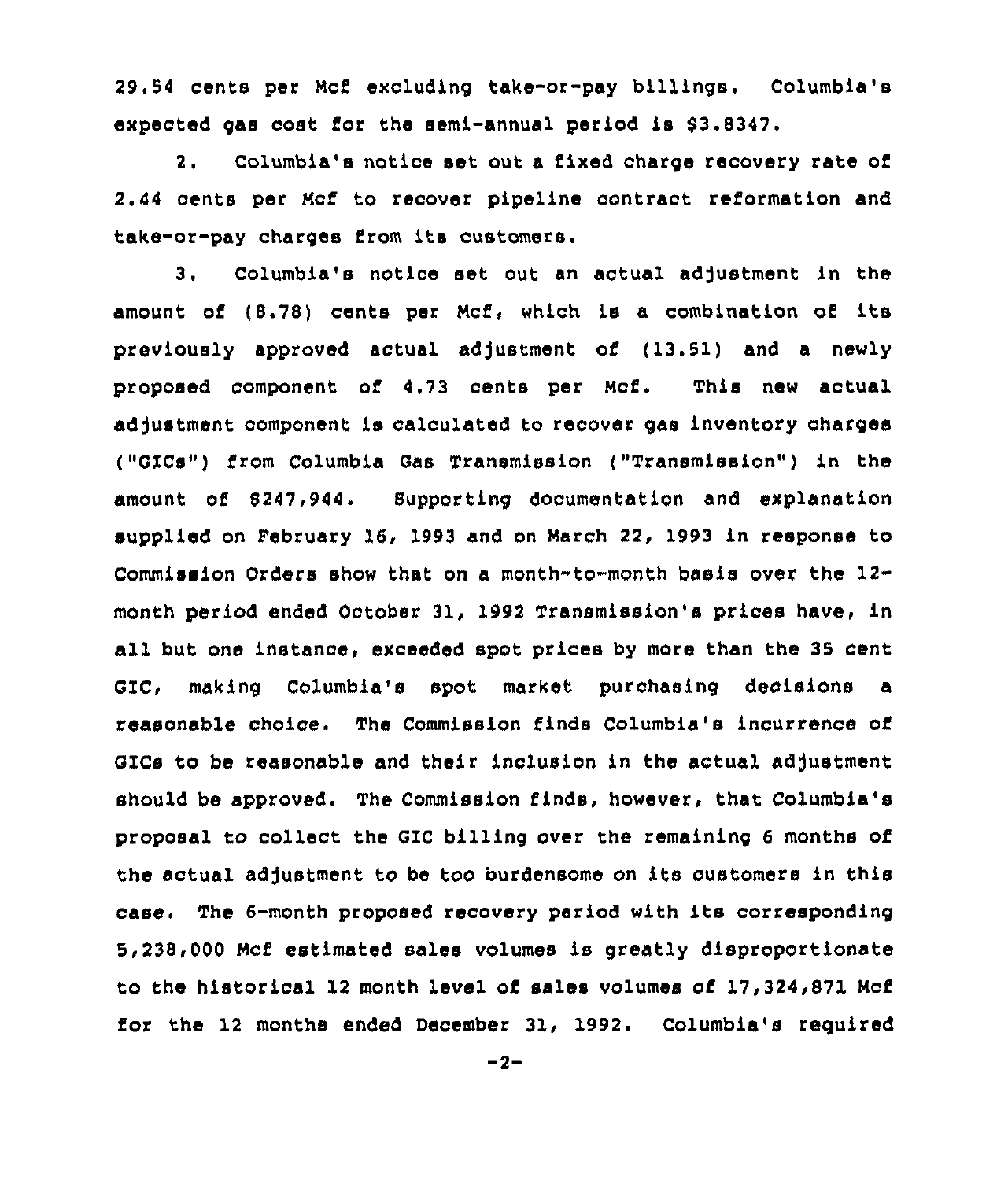filings for adjustments in gas cost rates, occurring in February and August, can each contain actual adjustment components instead of being only confined to the August filing. The actual adjustment component to recover GZC charges should, therefore, be calculated using sales of 17,324,871 Mcf and should expire March 1, 1994; the adjustment itself will be in the amount of 1.43 cents per Mcf. The total revised actual adjustment should be ( 12.08) cents per Mcf.

4. Columbia's notice set a balancing adjustment in the amount of 2.88 cents per Ncf which is designed to correct any remaining over- and under-collections from previous quarters.

5. Columbia's notice contained a refund adjustment in the amount of .06 cents per Ncf to return refunds of 83,393, including interest, to its customers.

6. Columbia's notice set out the Special Agency Service refund adjustment in the amount of .07 cents per Mcf approved in its last filing.

7. Columbia's approved gas cost recovery rate of 83.7658, which includes the fixed charge recovery component, represents a decrease in retail rates of 26.82 cents per Mcf.

8. Columbia's adjustment in rates, pursuant to the gas cost adjustment provisions approved by the Commission in its Order in Case No. 90-063, dated October 10, 1990, is fair, just, and reasonable, in the public interest, and should be effective with gss supplied on and after the date of this Order.

 $-3-$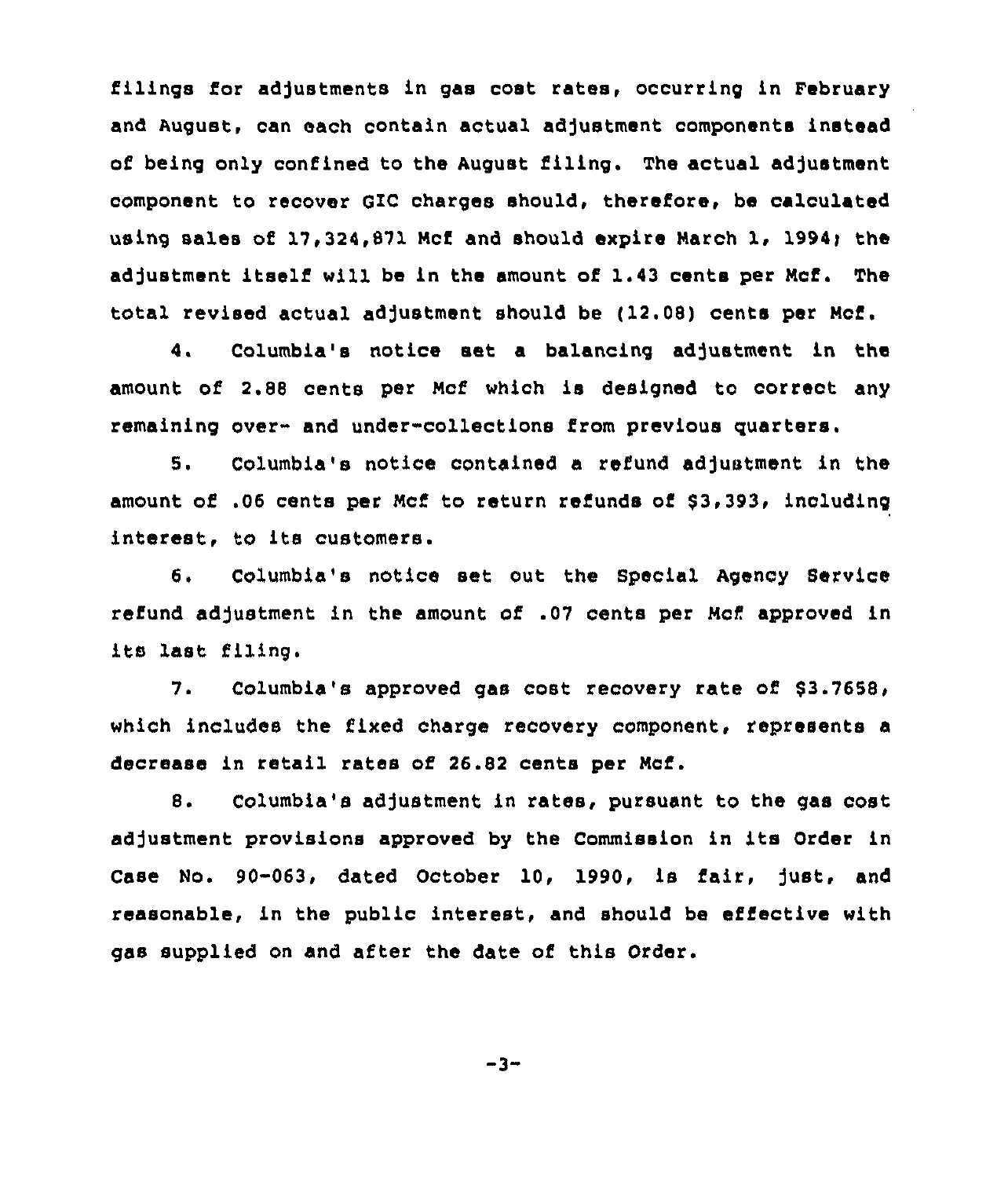IT IS THEREFORE ORDERED that:

l. The rates proposed by Columbia be and they hereby are denied.

2. The rates in the Appendix to this Order, attached hereto and incorporated herein, are fair, just, and reasonable, and are approved effective with gas supplied on and after the date of this Order.

3. Within <sup>30</sup> days of the date of this Order, Columbia shall file with this Commission its revised tariffs setting out the rates authorised herein.

Done at Frankfort, Kentucky, this 1st day of April, 1993.

## PUBLIC SERVICE COMMISSIO

PUBLIC SERVICE COMMISSION

Vice Chairman

ATTEST:<br>Da Hiel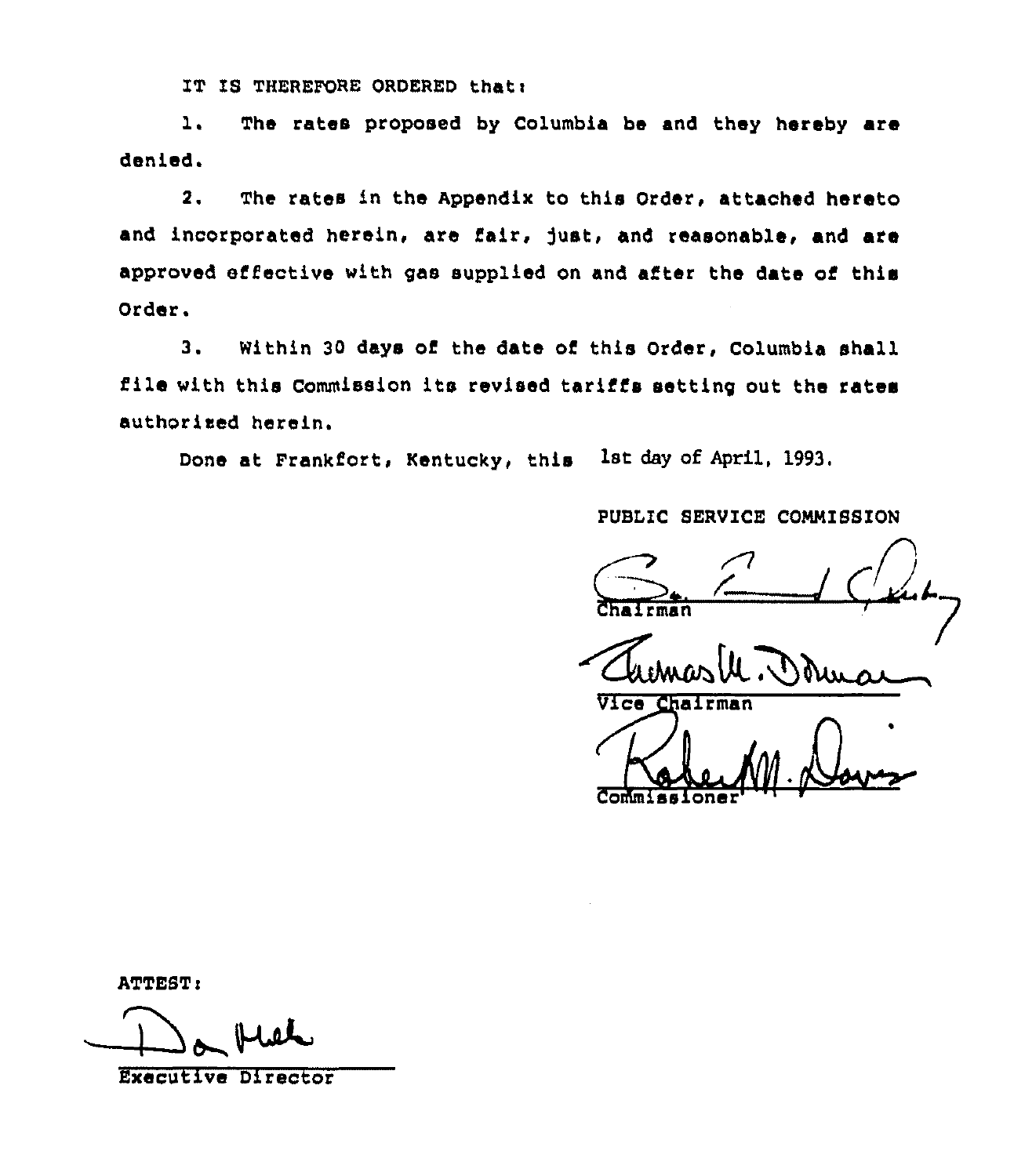### APPENDIX

APPENDIX TO AN ORDER OF THE KENTUCKY PUBLIC SERVICE<br>SSION IN CASE NO. 90-063-G DATED April 1, 1993. COMMISSION IN CASE NO. 90-063-G DATED

The following rates and charges are prescribed for the customers in the area served by Columbia Gas of Kentucky, Inc. All other rates and charges not specifically mentioned herein shall remain the same as those in effect under authority of this Commission prior to the effective date of this Order.

## CURRENTLY EFFECTIVE BILLING RATES

| RATE SCHEDULE GS                                                                                   | Base Rate<br>Charge<br>S            | Gas Cost<br>Adjustment<br>$\sqrt{2}$ | Total<br>Billing<br>Rate<br>इ         |
|----------------------------------------------------------------------------------------------------|-------------------------------------|--------------------------------------|---------------------------------------|
| First 1 Mcf or less per Mo.<br>Residential                                                         | 7.45                                | 3,7658                               | 11.2158                               |
| Commercial or Industrial<br>49 Mcf per Mo.<br>Next<br>Next 150 Mcf per Mo.<br>Over 200 Mcf per Mo. | 16.34<br>1.6872<br>1.6378<br>1.5886 | 3,7658<br>3,7658<br>3.7658<br>3.7658 | 20.1058<br>5.4530<br>5.4036<br>5.3544 |
| Delivery Service<br>Demand Charge<br>Demand Charge times Firm<br>Mcf Volume in Customer            |                                     |                                      |                                       |
| Service Agreement<br>Volumetric                                                                    | 1.5886                              | 10.0821<br>.0211                     | 10.0821<br>1.6097                     |
| RATE SCHEDULE FI                                                                                   |                                     |                                      |                                       |
| Customer Charge                                                                                    | 135.79                              |                                      | 135.79                                |
| Customer Demand Charge<br>Demand Charge times Firm<br>Mcf Volume in Customer                       |                                     |                                      |                                       |
| Service Agreement<br>Commodity Charge-All Volume                                                   | .5573                               | 10.0821<br>3.7658                    | 10.0821<br>4.3231                     |
| Delivery Service<br>Interruptible                                                                  | .4861                               | .0211                                | .5072                                 |
|                                                                                                    |                                     |                                      |                                       |